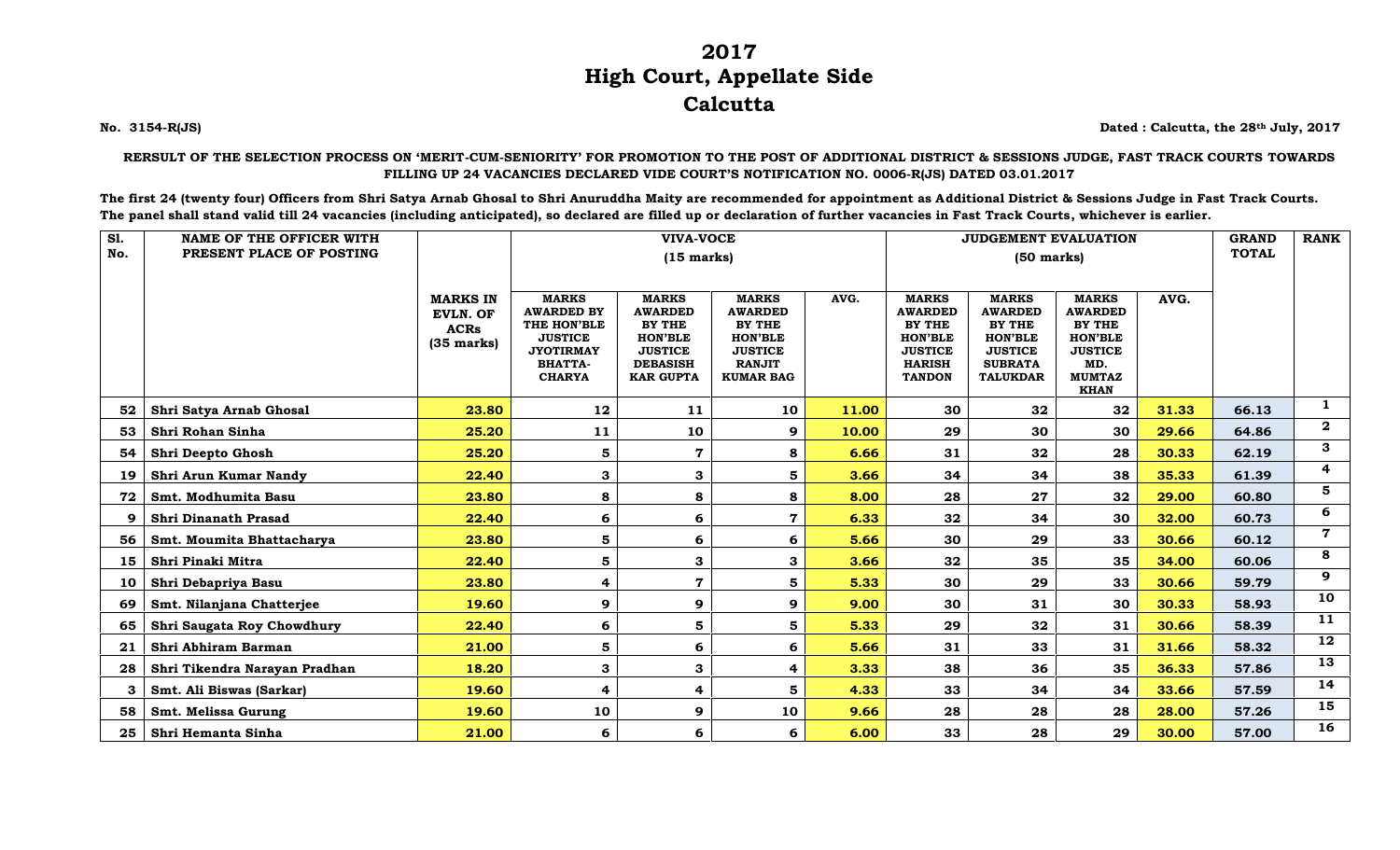| Shri Arup Kumar Das<br>6                    | 16.80 | 3                       | 8                       | $\mathbf 7$             | 6.00 | 34         | 33         | 35 | 34.00 | 56.80 | 17              |
|---------------------------------------------|-------|-------------------------|-------------------------|-------------------------|------|------------|------------|----|-------|-------|-----------------|
| 57<br>Shri Ajayendra Nath Bhattacharya      | 23.80 | $\overline{\mathbf{4}}$ | 4                       | 5                       | 4.33 | 29         | 28         | 28 | 28.33 | 56.46 | 18              |
| 17<br>Shri Sanjay Ranjan Paul               | 21.00 | $\overline{\mathbf{2}}$ | $\overline{\mathbf{2}}$ | $\overline{\mathbf{4}}$ | 2.66 | 30         | 30         | 38 | 32.66 | 56.32 | 19              |
| Smt. Papiya Das<br>32                       | 23.80 | 3                       | 3                       | 5                       | 3.66 | 28         | 30         | 28 | 28.66 | 56.12 | 20              |
| Shri Asim Kumar Debnath<br>49               | 21.00 | 6                       | 6                       | 6                       | 6.00 | 28         | 27         | 30 | 28.33 | 55.33 | 21              |
| Shri Rajesh Tamang<br>20                    | 21.00 | 4                       | $\overline{7}$          | $\mathbf 7$             | 6.00 | 28         | 26         | 30 | 28.00 | 55.00 | 22              |
| Shri Sanjoy Kumar Sharma<br>24              | 19.60 | $\overline{\mathbf{4}}$ | 3                       | $\overline{\mathbf{4}}$ | 3.66 | 30         | 32         | 33 | 31.66 | 54.92 | 23              |
| Shri Anuruddha Maity<br>59                  | 23.80 | 6                       | 5                       | 6                       | 5.66 | 26         | 25         | 25 | 25.33 | 54.79 | 24              |
| Shri Ananta Kumar Singha Mahapatra<br>61    | 23.80 | $\overline{4}$          | 6                       | 6                       | 5.33 | 26         | 25         | 25 | 25.33 | 54.46 | 25              |
| Smt. Suparna Bandyopahyay (nee Ghosh)<br>63 | 19.60 | $\overline{4}$          | 3                       | $\overline{4}$          | 3.66 | 30         | 32         | 30 | 30.66 | 53.92 | 26              |
| Shri Manoj Kumar Prasad<br>34               | 18.20 | $\overline{7}$          | 6                       | 6                       | 6.33 | 30         | 28         | 30 | 29.33 | 53.86 | 27              |
| Shri Prasun Ghosh<br>40                     | 18.20 | $6\,$                   | 6                       | 6                       | 6.00 | 29         | 31         | 29 | 29.66 | 53.86 | 28              |
| Shri Surajit Seal<br>37                     | 18.20 | 8                       | 8                       | $\overline{7}$          | 7.66 | 28         | 26         | 29 | 27.66 | 53.52 | 29              |
| Shri Pradip Kumar Ray                       | 23.80 | $\mathbf{1}$            | 3                       | 3                       | 2.33 | 28         | 28         | 26 | 27.33 | 53.46 | 30              |
| Shri Rajesh Guha Ray<br>27                  | 16.80 | 3                       | 3                       | 5                       | 3.66 | 34         | 32         | 32 | 32.66 | 53.12 | 31              |
| Shri Tarun Kumar Mondal<br>39               | 21.00 | $\overline{4}$          | $5\phantom{.}$          | $5\phantom{.}$          | 4.66 | 28         | ${\bf 28}$ | 26 | 27.33 | 52.99 | $\overline{32}$ |
| Shri Guru Das Biswas<br>36                  | 19.60 | 3                       | 3                       | $\overline{4}$          | 3.33 | 29         | 30         | 31 | 30.00 | 52.93 | $\overline{33}$ |
| Shri Krishna Murari Prasad Gupta<br>22      | 22.40 | $\overline{2}$          | $\overline{2}$          | 3                       | 2.33 | 29         | 24         | 30 | 27.66 | 52.39 | 34              |
| Shri Ramendra Nath Makhal<br>38             | 19.60 | $\overline{5}$          | 3                       | 5                       | 4.33 | 28         | 29         | 28 | 28.33 | 52.26 | 35              |
| Shri Bikash Lama<br>67                      | 19.60 | $\overline{5}$          | 6                       | 5                       | 5.33 | ${\bf 28}$ | 26         | 27 | 27.00 | 51.93 | 36              |
| Abu Helal Manjurur Rahaman<br>46            | 21.00 | $\overline{a}$          | $\overline{2}$          | 3                       | 2.33 | 29         | ${\bf 28}$ | 28 | 28.33 | 51.66 | 37              |
| Shri Anirban Chowdhury<br>55                | 21.00 | $\overline{4}$          | $\overline{4}$          | 6                       | 4.66 | 26         | 27         | 25 | 26.00 | 51.66 | 38              |
| Smt. Mandakranta Saha<br>62                 | 21.00 | 10                      | 8                       | 9                       | 9.00 | 21         | 24         | 20 | 21.66 | 51.66 | 39              |
| Karim Ur Reza<br>68                         | 21.00 | $\mathfrak{Z}$          | $\overline{a}$          | 5                       | 3.33 | 27         | 27         | 27 | 27.00 | 51.33 | 40              |
| Salim Ahmed Ansari<br>11                    | 18.20 | $\sqrt{2}$              | $\overline{a}$          | $\overline{3}$          | 2.33 | 30         | 29         | 33 | 30.66 | 51.19 | 41              |
| Shri Pradip Kumar Gangopadhyay<br>60        | 21.00 | $\mathfrak{Z}$          | 3                       | $\overline{4}$          | 3.33 | 27         | 26         | 26 | 26.33 | 50.66 | 42              |
| Shri Arup Roy<br>64                         | 21.00 | 6                       | 6                       | 6                       | 6.00 | 23         | 22         | 26 | 23.66 | 50.66 | 43              |
| Shri Sridhar Chandra Su<br>8                | 21.00 | $\overline{a}$          | 6                       | 5                       | 4.33 | 27         | 23         | 25 | 25.00 | 50.33 | 44              |
| Shri Sumit Adhikari<br>26                   | 18.20 | $6\,$                   | 6                       | 5                       | 5.66 | 27         | 26         | 26 | 26.33 | 50.19 | $\overline{45}$ |
| Shri Priyajit Chatterjee<br>35              | 16.80 | $\overline{4}$          | 5 <sup>5</sup>          | $\overline{5}$          | 4.66 | 30         | 28         | 28 | 28.66 | 50.12 | 46              |
| 45<br>Smt. Bipasha Mandol (Das)             | 22.40 | 2                       | $\overline{2}$          | 3                       | 2.33 | 26         | 25         | 25 | 25.33 | 50.06 | 47              |